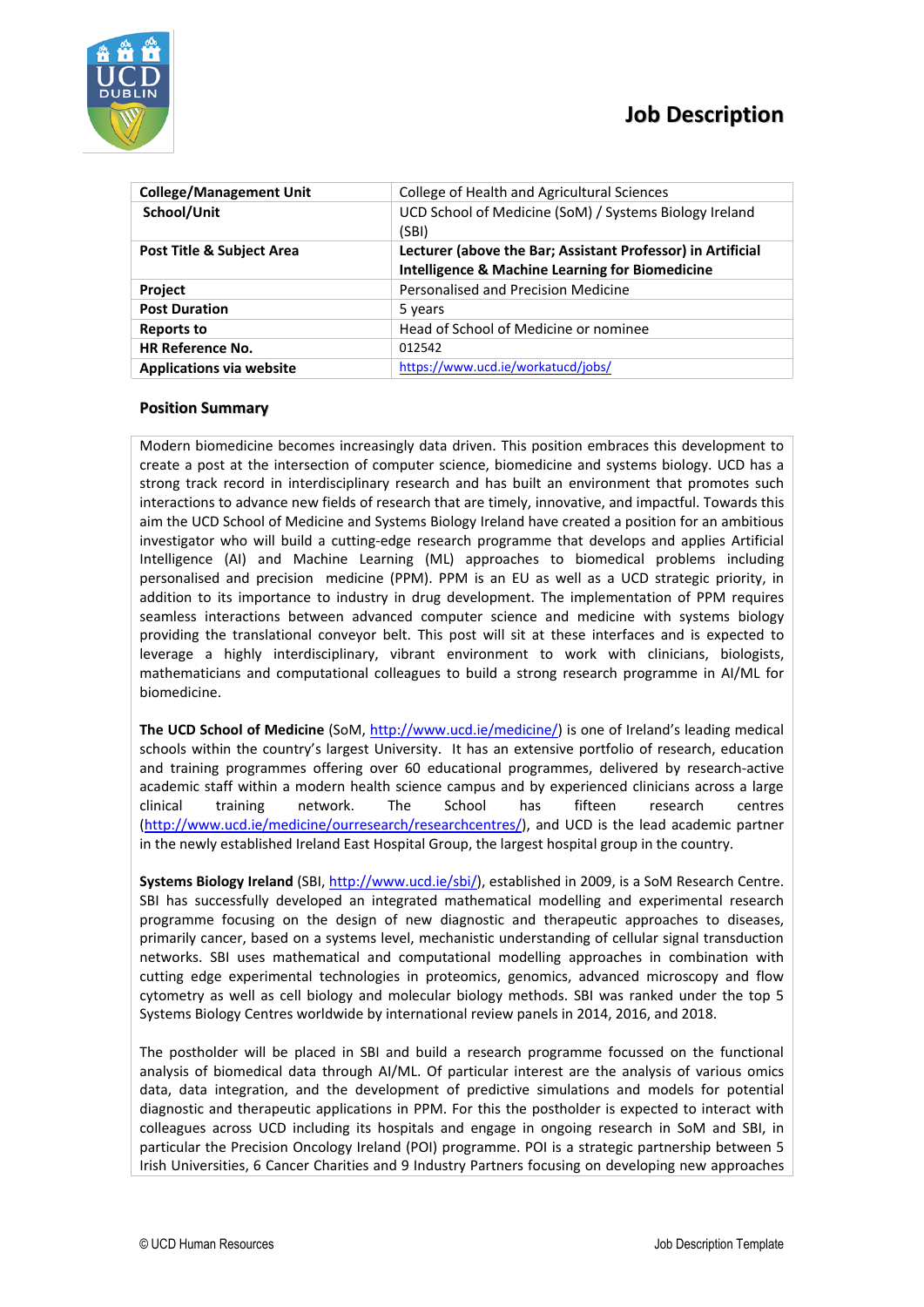towards the precision diagnostics and therapeutics for cancer [\(http://www.precisiononcology.ie/\)](http://www.precisiononcology.ie/). The postholder is expected to engage with industry partners and other partners in POI. Participation in teaching is also expected with the successful candidate playing a lead role in the new MSc AI for Medicine and Medical Research. The position is for five years initially but we expect to make it permanent dependent on the establishment of a successful research programme and the sustainability of the teaching programme.

### **Equality, Diversity, and Inclusion**

UCD is committed to creating an inclusive environment where diversity is celebrated, and everyone is afforded equality of opportunity. To that end the university adheres to a range of equality, diversity, and inclusion policies. We encourage applicants to consult those policies here [https://www.ucd.ie/equality/.](https://www.ucd.ie/equality/) We welcome applications from everyone, including those who identify with any of the protected characteristics that are set out in our Equality, Diversity and Inclusion policy.

### **Salary: €53,773 - €84,544 per annum**

Appointment on the above range will be dependent on qualifications and experience

### **Principal Duties and Responsibilities**

- Engage actively in research and scholarly activity appropriate to the School, and in interdisciplinary areas where relevant
- Participate in the Precision Oncology Ireland research programme
- Maintain a high international reputation in terms of publication output and other dissemination activities
- Proactively contribute to strategic funding initiatives and apply for national and international grants including EU grant proposals
- Contribute to teaching at undergraduate and postgraduate level, in particular take a lead role in the new MSc in AI for Medicine and Medical Research
- Mentor and train students
- Promote inter-disciplinary and multi-disciplinary initiatives within the School, College and University including the UCD affiliated hospitals
- Participate in the administration of a School and appropriate University bodies, e.g. by serving on School and University committees as required
- Undertake other duties, as requested by the line manager, that are commensurate with the nature and grade of the post

### **Selection Criteria**

Selection criteria outline the qualifications, skills, knowledge and/or experience that the successful candidate would need to demonstrate for successful discharge of the responsibilities of the post. Applications will be assessed on the basis of how well candidates satisfy these criteria.

### Mandatory

- PhD in computer science, statistics, machine learning, computational biology, systems biology or other relevant discipline
- A solid knowledge of and practical experience in developing and applying AI/ML methods
- Expertise in a broad range of computational methods suitable for the analysis of omics data, e.g. genomics, transcriptomics, metabolomics and proteomics data.
- Proven experience in the development of new computational methodologies relevant to biomedical and biological problems
- Experience in working in an interdisciplinary environment
- A record of high quality research outputs and publications
- Record of student supervision and ability to teach in a subject area relevant to the post

### Desirable